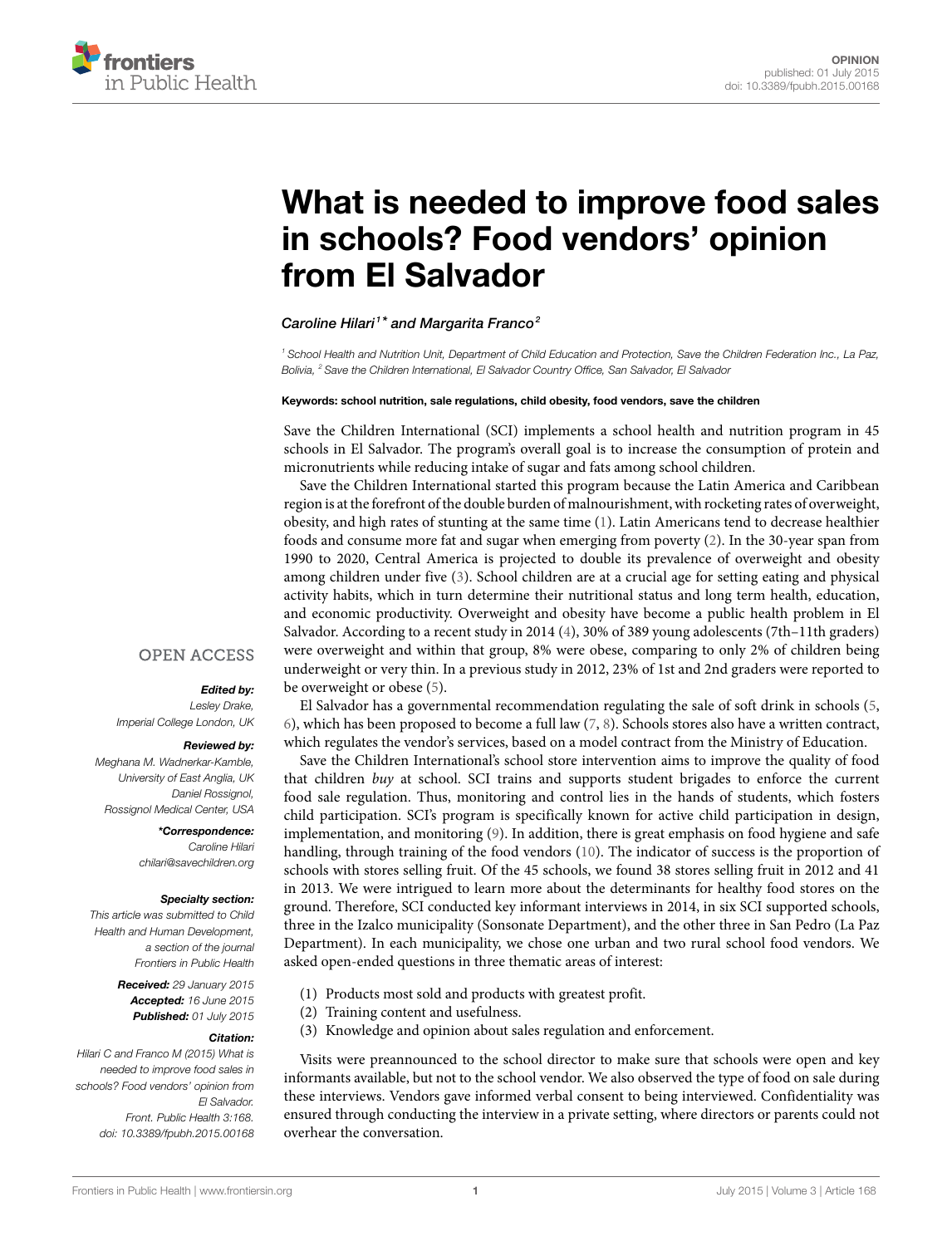All six schools visited had fruit and self-made juice (fresh fruit, water, and sugar) on sale. However, two stores sold also soft drinks permanently and two others said they sold soft drinks once a week or occasionally. Those who were selling soft drinks permanently also had unhealthy or "junk" foods such as industrially produced chips ("churros" in Central American Spanish). On the other hand, the stores who were NOT selling soft drinks were selling homemade foods such as sandwiches, cooked or baked traditional foods. The following describes the key motivators and barriers for compliance with the national policy, according to food vendors.

### **Finding a Profitable Healthy Food**

In this context, homemade fruit juice and fresh fruit apparently give greatest profit margin, mentioned by four vendors. Especially if they take advantage of availability and low prices during harvest time, they can maximize their profit and it is higher than for chips and soft drinks.

I have a little field, my mom collects the mango, so I don't spend basically anything (on fruit), it is all for the profit. (Divina Providencia)

Fruit juice and fresh fruit gives most profit. Economically, you don't earn anything out of candy, not a lot of profit. (Las Isletas)

On the other side, fruit preparation is more work for the vendor, in some cases required hiring additional helpers.

For the costs, it's good for me. But fruit is more work. You have to get up really early to get (harvest or buy) the fruit. That said, you have to work for the fruit. (Divina Providencia)

### **Children Staying Inside the School Premises**

Vendors expressed great concern about children being allowed to go out during school hours or the lack of a fence around school premises. They said that this usually leads to buying junk food in nearby stores on the street and then bring it into school premises. This frustrates the in-school vendors because they lose profit and it counteracts the regulation.

This school doesn't have a wall, and outside there is everything (all type of food products). I am paying my rent in here, if I stop selling this (junk food), the vendor outside of the school earns more. They would have to put a wall around the school so that kids don't go out. (San Marcelino)

The kids just go out and buy chips, the door is open, they buy it from the sale posts in the street, anything they want. But as it is not allowed, I don't sell (chips). (Talcomunca)

They buy the chips from outside (of the school), they buy it on their way. (Izalco)

Children leaving school has other implications too in the Salvadorian context: there is a danger of road accidents and there is great danger of criminal violence, including recruitment into armed groups. This was mentioned by several principals and parents.

### **No Aggressive Marketing Strategies by Soft Drink Producers**

In one school, Pepsi Cola was counteracting the national policy, by giving support with sport equipment, benches, tables, and other furniture. These supplies are highly valued and would be lost if a "no soft drink" policy were enforced.

They were forbidding the soft drinks, but it is impossible. Some providers, like Pepsi Cola, support our school centers, they support our schools stores, they give footballs, furniture. You can't forbid them to sell their product, right? (School director, Las Isletas)

# **Continuous Control of the School Store**

In one very healthy food store, the school principal had a strong and clear authority, with a clear commitment to healthy food on school premises:

The director here is quite strong, some parents have complained. We even cannot sell the same stuff every day; here we have to say what she tells us, she gives us the menu. The director is the one who reigns (here). (Sega)

The other important feature is the contract with the parent association:

I like things to be correct, I like complying. If everything is the same as before (selling chips and soft drinks), then we are not complying, right? Legal is legal. They should give us the contract at the beginning of the year, so that we know the conditions. (Divina Providencia)

# **More Knowledge About Junk Food**

Knowledge, modified by personal experience, influences the vendors' attitudes and motivation to limit the sale of junk food. All vendors knew that soft drinks are "forbidden" to sell. Above that, some vendors were conscious of the addictive properties of artificially flavored chips and soft drinks, especially Coca Cola. The main harmful content of junk food is considered to be high content in fat, salt, artificial flavors, and colors. Vendors cite hyperactivity as a main health problem due to junk food consumption:

Chips makes something explode inside of the children, they become hyperactive. Kids want chips because it is addictive, my son was addicted to soft drinks, but I took it away because I saw a program on TV and then I took it away from him. I agree with not selling junk food, because it is really bad for everything, the soft drinks are harmful for the bones. (Izalco)

On the other hand, there is very little consciousness among vendors about the role of sugar in overweight, obesity, and